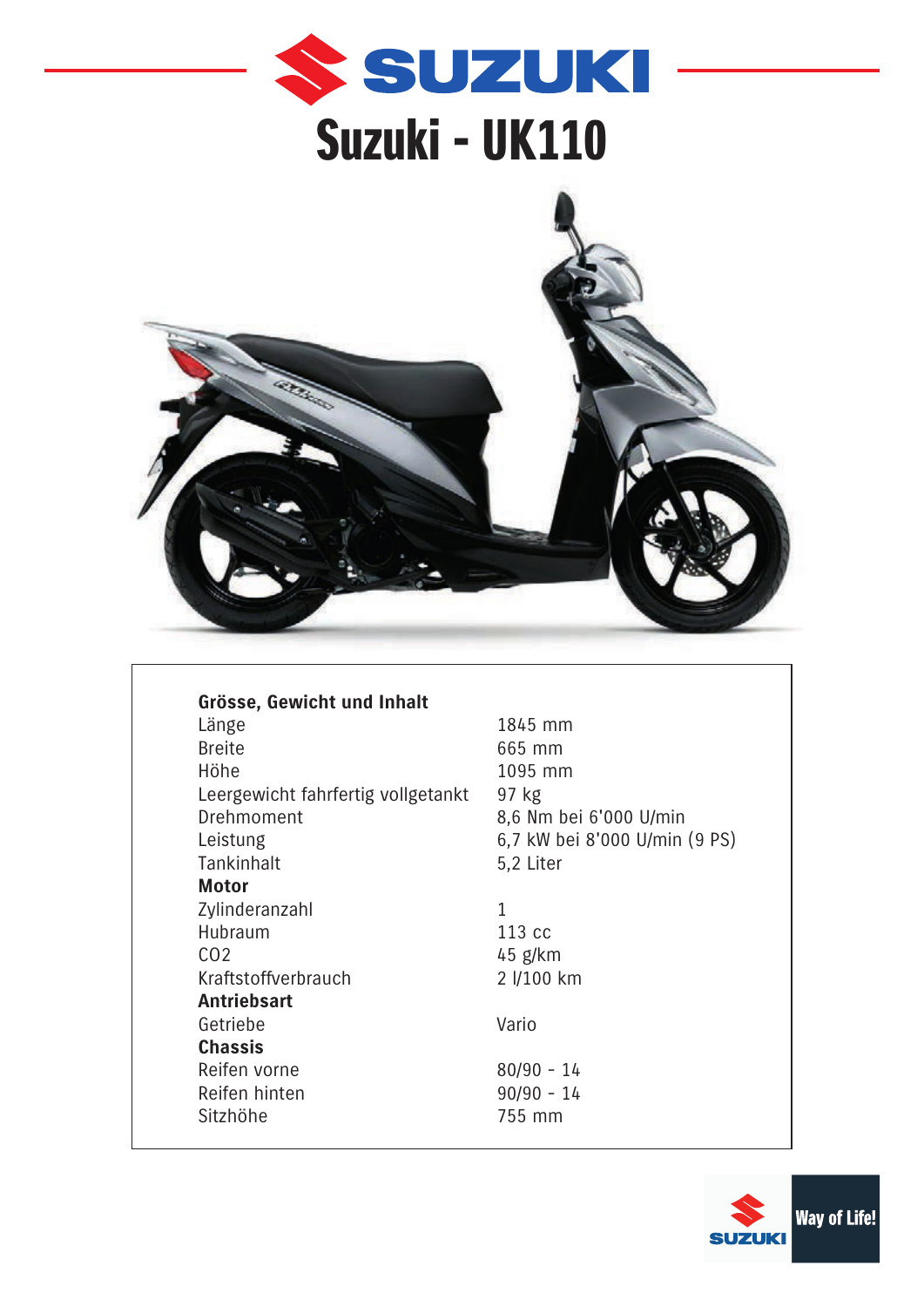#### MODELL

 Modell: UK110

2017

 Jahr: Datum: 13/04/2018

# ZUBEHÖRKATALOG

### **GEPÄCKSYSTEM**

**SUZUKI** 



UNDERSEATBOX MATT UK110

Ref. : 990D0-40JUS-000



IHREN HÄNDLER

TC K30 WITH PAINTED COVER YKV

Ref. : 990D0-K3000-YKV

129,00 CHF Incl. MwSt.

129,00 CHF Incl. MwSt.

**64,95 CHF Incl. MwSt.** 



COVER FOR TOPCASE 30LTR.

Ref. : 990D0-K30TC-YKV



TOP CASE ADAPTER PLATE

Ref. : 990D0-99999-078

**29,00 CHF Incl. MwSt.** 



BACKREST FOR K30

Ref. : 990D0-K3000-005

**34,95 CHF Incl. MwSt.** 

### KOMFORT & ERGONOMIE



## HEATER SET,GRIP

Ref. : 57100-40820

249,00 CHF Incl. MwSt.



WINDSCREEN SET

Ref. : 94600-40810

229,00 CHF Incl. MwSt.

Important! Suzuki Switzerland reserves the right to modify any equipment, prices, technical data, colours, materials or similar elements in accordance with local conditions at any time without notice. The production or sales of a certain model or accessory can be discontinued without notice. Please contact your local dealer in case of such modifications. The actual colour shades in the bodywork components may vary slightly from the appearance of the colours in this brochure. Any kind of errors are excepted.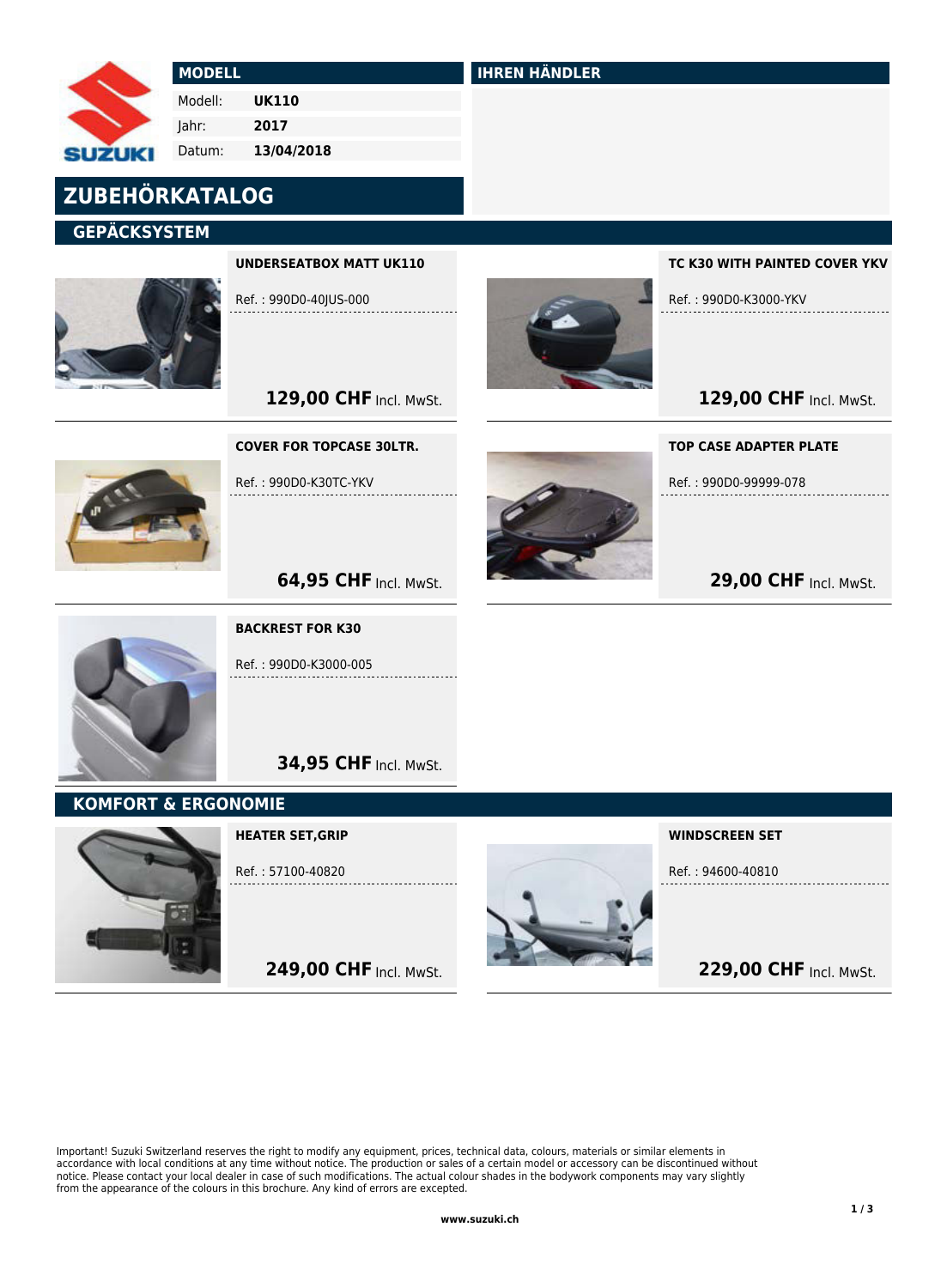### KOMFORT & ERGONOMIE



### KNUCKLE VISOR

Ref. : 99000-99031-109

159,00 CHF Incl. MwSt.



WINDSHIELD HIGH SUZUKI ADDRESS UK110 Ref. : SU530-ADD-00L



#### BACKREST FOR K30

Ref. : 990D0-K3000-005

**34,95 CHF Incl. MwSt.** 

WINDSHIELD LOW SUZUKI ADDRESS UK110 Ref. : SU530-ADD-00S

**79,00 CHF Incl. MwSt.** 

**79,00 CHF Incl. MwSt.** 

### VERSCHALUNGSTEILE & AUFKLEBER



VALVE CAP <S>-LOGO,2 PCS

Ref. : 990D0-19069-000



DECOR STICKER KIT TRAN UK110L5

Ref. : 990D0-40J01-PAD

### 139,00 CHF Incl. MwSt.

14,95 CHF Incl. MwSt.



DECOR STICKER KIT COL. UK110L5 Ref. : 990D0-40J02-PAD



WHEEL DECAL SET (1WH) UK110/L5 Ref. : 990D0-40J03-PAD

24,95 CHF Incl. MwSt.



WHEEL DECAL SET RED 1W UK110L5 Ref. : 990D0-40J04-RD1

149,00 CHF Incl. MwSt.

24,95 CHF Incl. MwSt.

BELEUCHTUNG & ELEKTRONIK

Important! Suzuki Switzerland reserves the right to modify any equipment, prices, technical data, colours, materials or similar elements in accordance with local conditions at any time without notice. The production or sales of a certain model or accessory can be discontinued without notice. Please contact your local dealer in case of such modifications. The actual colour shades in the bodywork components may vary slightly from the appearance of the colours in this brochure. Any kind of errors are excepted.